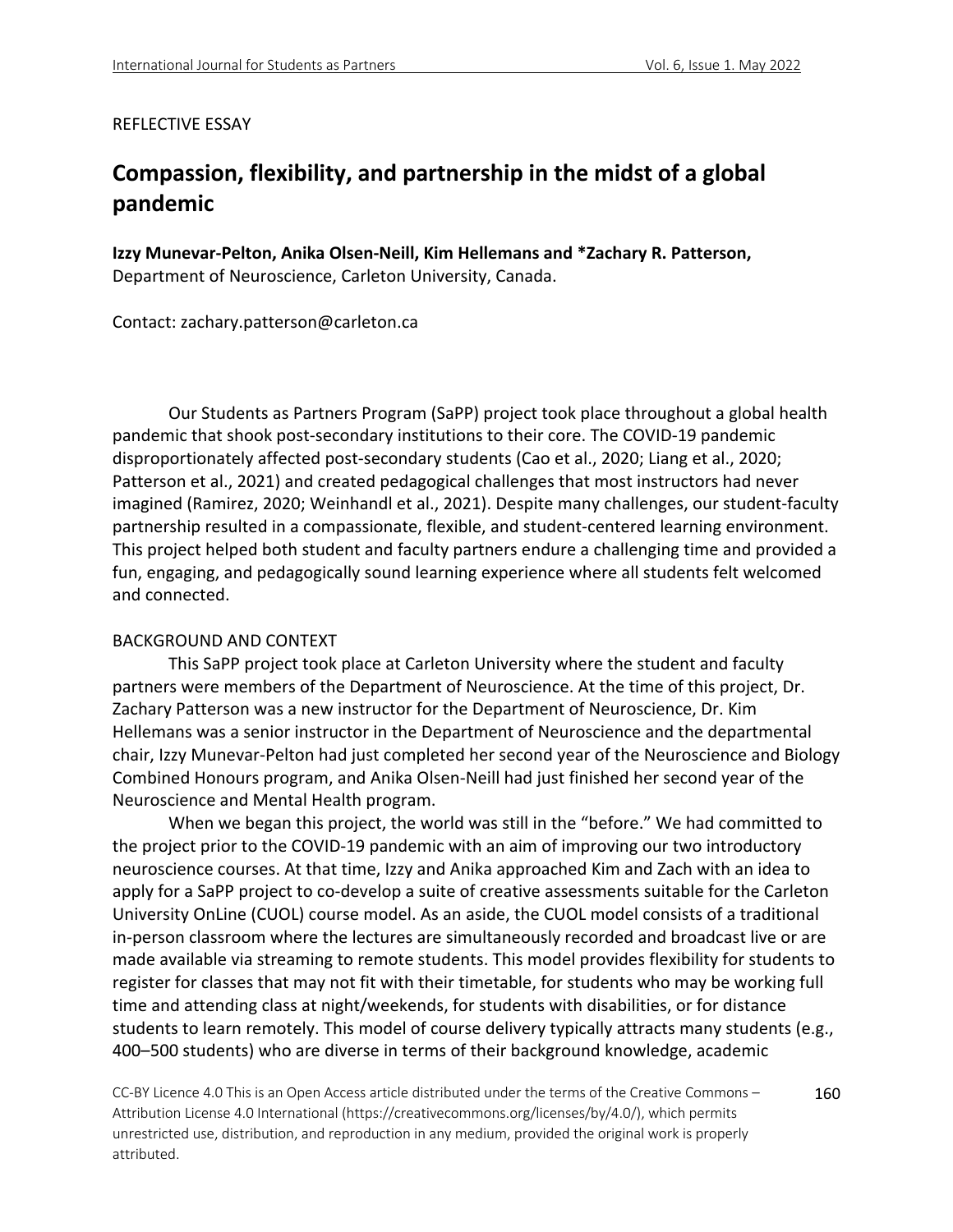interests, and university experiences, creating a unique pedagogical challenge. Because the CUOL model allows students to download and watch lectures at their leisure, it is not uncommon to see students procrastinate or disconnect with these courses, and the online sections tend to have higher proportions of students who earn a D or an F or withdraw from the course (DFW rates).

Given the nature of these courses, our original inspiration for the SaPP project was to co-create engaging learning activities and assessments to provide students with new platforms to showcase their knowledge. We were interested in developing new experiential learning opportunities to help keep our students engaged with the material (Galoyan & Talafian, 2019), despite the challenges of this delivery model. Of course, once March 2020 arrived, the pandemic forced academic institutions to close their doors, and we found ourselves focused on a completely online course delivery model. We realized that, with a fully online semester, our students would be subjected to a whole new realm of learning, and we as instructors would face new barriers to engaging students. Like everyone else at that time, our team was concerned when the pandemic hit as we were all uncertain of what was to come*—*should we still go ahead with the project? Do any of us have the capacity to deal with this right now? How long will this pandemic last? Izzy and Anika were quick to highlight their experiences and challenges with the abrupt transition to online learning, while Kim and Zach were finding out first-hand how difficult it was to engage with students online. We all had unique situations and challenges that we were dealing with. As students, Izzy was feeling discombobulated without a rigid schedule as most courses became asynchronous and time management became crucial, and Anika felt disengaged from her courses and found it difficult to learn content in the face of final exams. As faculty members, Zach was wondering how the transition to online teaching would impact his early career progression, while Kim was leading our department through unchartered waters as chair, while also trying to strike a sustainable work-life balance with young children at home.

We decided to push forward and approached the project as an opportunity to help our fellow student and faculty colleagues through a difficult time. Our team became increasingly aware of the challenges of learning remotely (e.g., access to wi-fi, time zones, access to adequate learning environments, etc.), and our focus shifted to developing assessments and activities in such a way as to not disadvantage any students, to the best of our ability. It was in this context that we viewed our project as equity-focused: we wanted to ensure that, despite differences in remote learning environments, all students had equal access to succeeding in our courses. Furthermore, it was now not only imperative to deliver pedagogically sound materials that would engage students in their learning, but also to provide opportunities for students to engage with each other and feel connected to the neuroscience community they were entering.

## THE PROCESS: COMMUNICATION WAS KEY

Our approach was guided by three fundamental principles: we wanted to ensure that even in the context of the pandemic, our students were able to (a) engage meaningfully with the course, (b) engage with each other, and (c) engage with the broader Carleton University neuroscience community. We aimed to incorporate collaborative projects and virtual spaces so that, even in times of social isolation, students had an opportunity to engage in active learning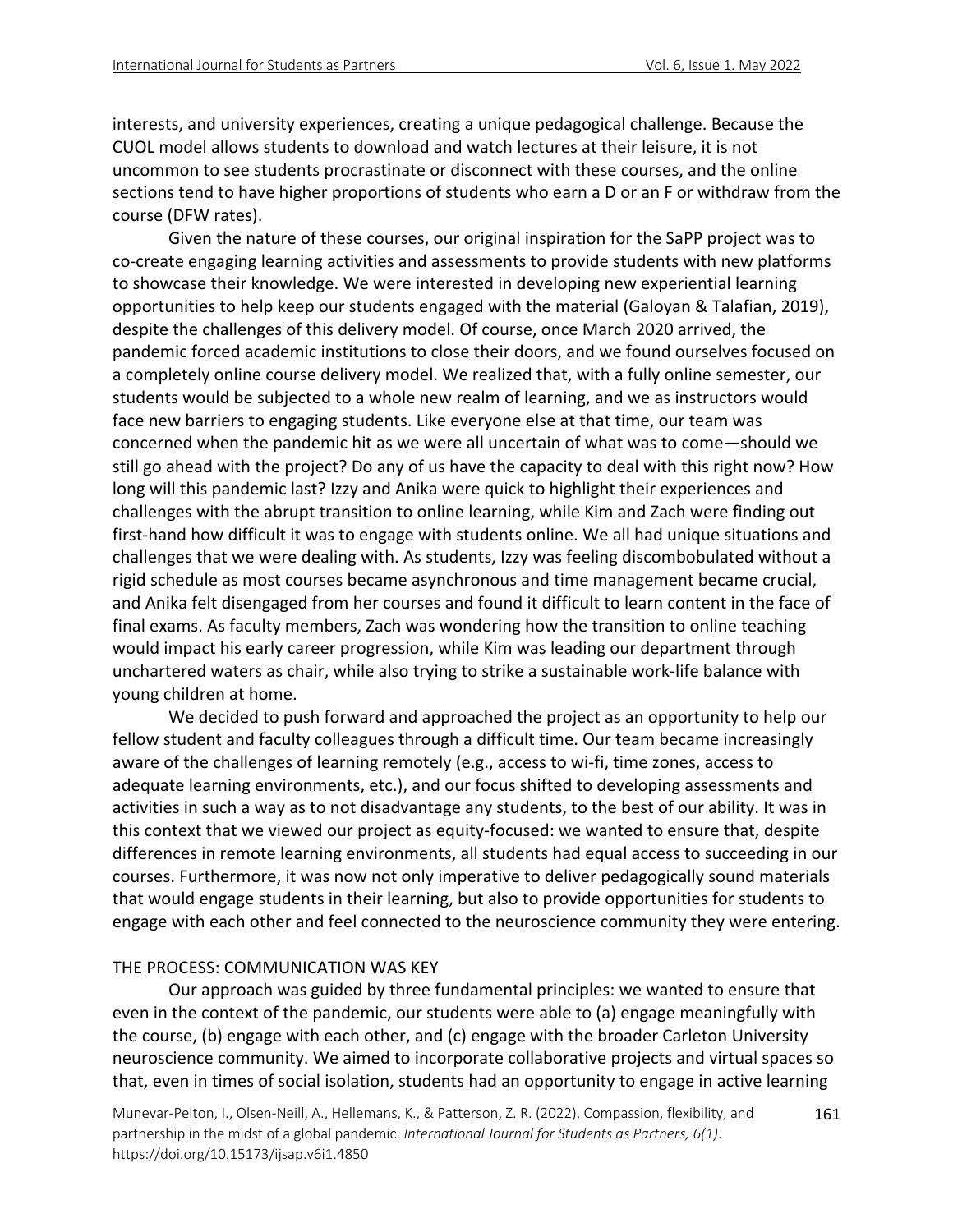with one another. We felt that this was particularly important for our first-year students given that their introduction to university would be entirely online.

We began by systematically working through each topic covered in both introductory neuroscience courses and—based on Bloom's Taxonomy—developing learning objectives for each lecture. This initial step required an investment of time up front, so that all project members were on the same page, and helped set the stage for the entire project. We ironed out any ambiguities related to the project and calmed some of the nerves the student partners had entering this project—we shared some laughs, lamented the challenges of developing quality learning objectives, and ultimately started to build a team identity.

Through this process, we identified threshold concepts in each course wherein students have historically struggled (e.g., the action potential, adaptive vs. innate immune system, etc.) and applied the principles of "decoding the disciplines" to better unpack that knowledge (Middendorf & Pace, 2004). Here, the student partners provided invaluable insight in identifying threshold concepts and why (from a student's perspective) these were considered troublesome knowledge—that is, knowledge that is conceptually difficult or foreign to students (Perkins, 1999). The student partners were quick to develop strategies that the faculty partners could use to enhance learning around these concepts.

Our team met weekly over Zoom to brainstorm ways to engage our students and develop activities and assignments to assess the learning objectives we developed. Each week, we would debrief on the overall progress of the project, define our immediate next steps, and distribute action items for the week ahead. Between weekly meetings, our team would research pedagogical approaches to experiential learning, come up with ideas that could work in our courses, and begin designing the pedagogical tools. Communication within our team was consistent and open, albeit challenging. Having a safe space to brainstorm freely and bounce ideas off each other was invaluable to the success of our project. The opportunity to connect with familiar faces during times of social isolation was refreshing and provided a sense of consistency amid unpredictable times. That being said, it took us some time to get comfortable with our new modes of communication. The experience of working on a collaborative project in a remote world was new, and we felt the void of no longer being able to connect in person. We missed the opportunities to informally check in with each other, chat about little details, ask questions, or bounce ideas back and forth—whether it was passing each other in the hallway or informally huddling on campus. Slowly but surely our online meetings developed a sense of normalcy and became one of the highlights of our weeks. In retrospect, making the effort to connect regularly over Zoom helped build a sense of community and allowed us to keep our project on track.

The development of case-based assignments was a highlight of this SaPP project. It was the perfect opportunity to apply several key concepts. During our researching of pedagogical practices, we came across many case studies, and we thought having something similar would be an engaging and fun opportunity for students to apply their knowledge. We found that we could create a case study with a "choose-your-own-adventure" structure using Google Forms. This approach to case-based assignments met so many of our needs. Not only was it a fun and engaging way to demonstrate knowledge of course materials, but it was also accessible since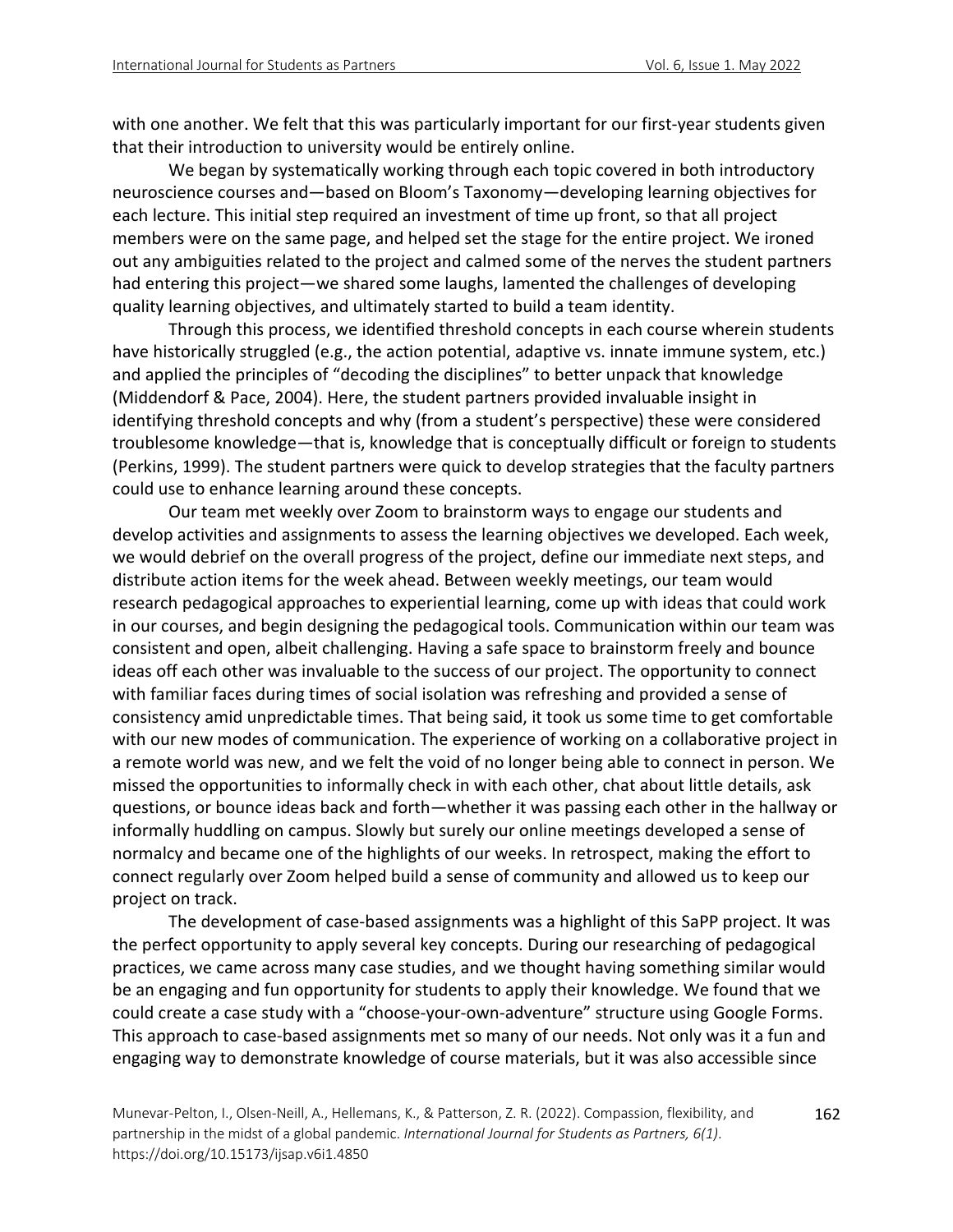students only needed access to the internet and a free Google account—no fancy software required.

## IMPLEMENTATION: THE NEED FOR FEEDBACK AND FLEXIBILITY

All materials developed throughout this project were implemented in our virtual classrooms during the Fall semester of 2020. Considering the power of receiving evaluative student feedback on improving teaching practices (Brinko, 1993; Huxham et al., 2017), the faculty partners communicated to students registered in their courses that we were open and eager to receive feedback on the course design and learning materials. By inviting and encouraging student feedback early in the semester, there was a sense of ownership for students enrolled in the courses. We recognized the importance of having faculty members explicitly welcome student feedback—it helped foster a culture of trust and mutual respect between students and faculty members. In doing so, we gained valuable insight into what activities were working and those that were not, and above all, how the experiential learning opportunities fit together across the semester. As it turned out, the sheer number of learning activities and assignments was overwhelming our students. Alongside the transition to online learning, there was a collective shift to multiple assignments and quizzes for each course (as opposed to one or two midterms and a final exam), and with most of our students taking five introductory science classes (i.e., biology, chemistry, physics, calculus, and neuroscience), this quickly became overwhelming. With many of our first-year students having little to no university experience and with the abrupt implementation of many new learning activities and assignments—in our courses and others—the transition to an online and isolating environment proved difficult. Unknowingly and unintentionally, we had created an environment where our students were too overwhelmed to keep up with their entire course load, and it was having a negative impact.

We had collectively seen the impact that the global pandemic and the shift to online learning was having on students. We did not want to overburden our students, but we also wanted to preserve some of the key learning materials and experiential learning opportunities we had developed. Together, we deliberated on where we could make changes on the fly and identified assignments and activities that we felt were the most and least critical for student learning. Moreover, we consciously approached this as an opportunity to reflect on our courses in the context of a student's full course load and as an opportunity to demonstrate compassion and flexibility to our students in a difficult time.

In the end, we decided to adopt a flexible approach to the course assessments wherein students could drop their lowest three of nine assignment grades. This approach allowed us to reduce the workload for students by giving them an opportunity to skip assignments when needed, while also keeping many of the experiential learning activities we had worked so hard to develop. As it turned out, this approach allowed students to pick and choose assignments that aligned with their strengths and ultimately maximized their chances of success in these courses. By listening to student feedback and making changes to our courses, we believe that we empowered our students' voices and helped give them a sense of ownership over their education. We also believe that in demonstrating our willingness to listen and make changes, our students felt a sense of accountability in completing their assessments on time. Others

Munevar-Pelton, I., Olsen-Neill, A., Hellemans, K., & Patterson, Z. R. (2022). Compassion, flexibility, and partnership in the midst of a global pandemic. *International Journal for Students as Partners, 6(1)*. https://doi.org/10.15173/ijsap.v6i1.4850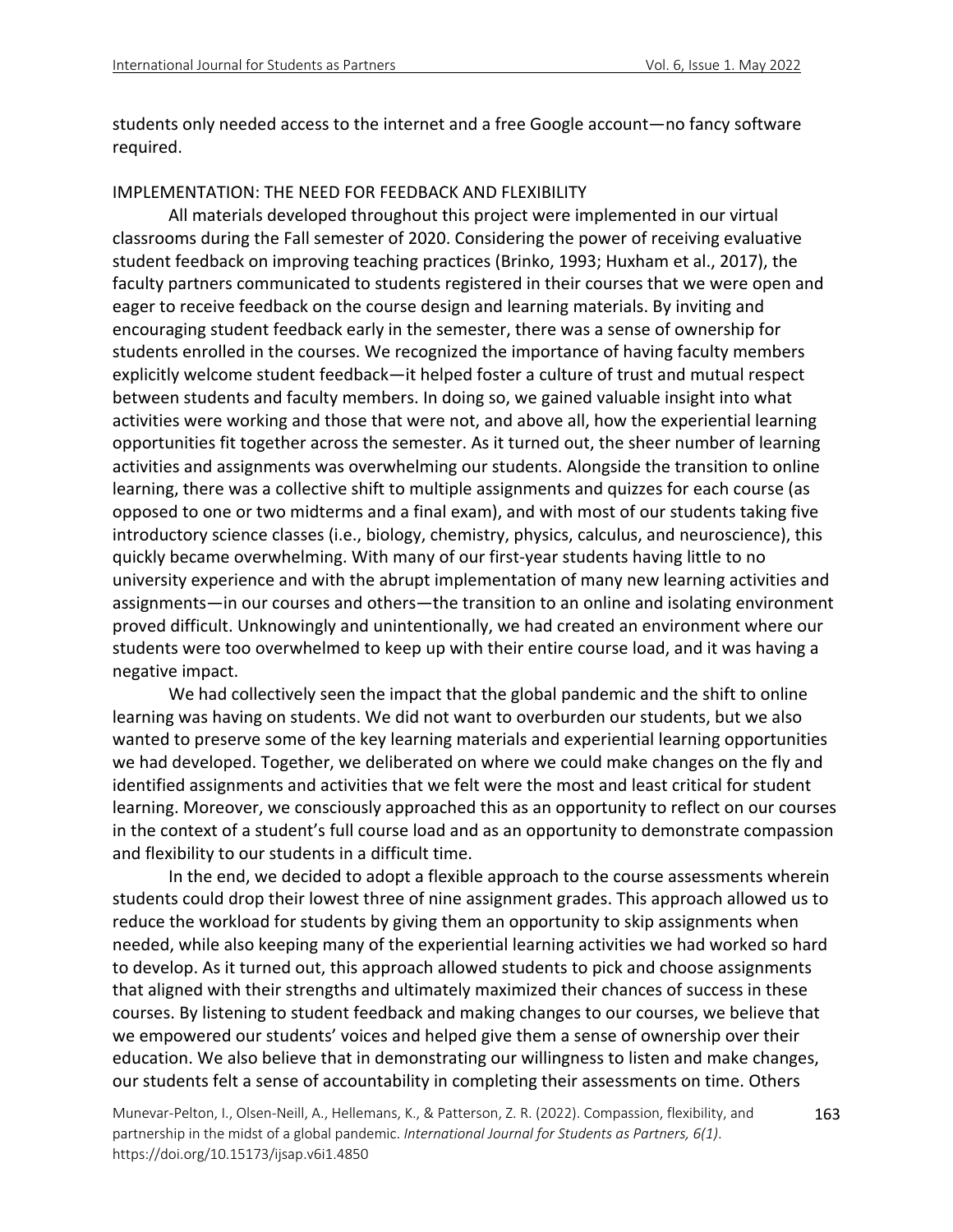have also shown that taking a more democratic approach to negotiating deadlines has a positive impact on student motivation and academic success (Buckman, 2021).

## COMPASSION AND FLEXIBILITY IN THE CLASSROOM

Before the pandemic, compassion and flexibility were values that we believed were important to ensure the mental health and wellness of our students and academic success in our courses. These values became more important as the stress of the pandemic sunk in and we made the transition to online learning. Compassion and flexibility were at the forefront of this SaPP project. The assignments we developed gave students the opportunity to practice (with lower risk) and further their understanding in preparation for more formal summative assessments. This approach provided many checkpoints for students throughout the semester and allowed students to build confidence in their abilities and knowledge of the course content. Recognizing that many of our students did not live in the same time zone and no longer had the same access to equitable learning environments (e.g., quiet space to study in the library, access to reliable internet, etc.), we adopted flexible due dates, as well as the opportunity to remove their lowest assignment grades. We believe this approach makes academic success more accessible to a larger number of diverse students. Furthermore, by having the flexibility of dropping their lowest marks, students can simply drop an assignment and move on in the course unscathed. In support of this approach, the DFW rates from previous terms dropped from ~20% to ~6%. While we have not systematically tested this approach, the fact that far fewer students failed, received a D, or withdrew from our courses in the middle of a global pandemic suggests that our compassionate and flexible approach paid off in retaining students in our courses.

A common belief is that being compassionate and flexible in higher education means that the course will be too easy for students. We disagree with this philosophy; based on our recent experience, we believe that a compassionate and flexible approach serves to strengthen the students' trust in us as educators and their appreciation for learning the course content. This approach also provides students with a better chance of success in the long run, as the way course material was assessed helped to better consolidate the information. We feel that fostering a student community with compassion will only contribute to a new generation of citizen scholars who will uphold similar values.

## DEALING WITH (CONSTRUCTIVE) CRITICISM

From a student's perspective, having the opportunity to work with professors provided a new point of view of the thought and work that goes into developing course content. We saw firsthand the challenges of developing pedagogically sound learning materials for a large and diverse group of students who are learning through different means in the middle of a pandemic.

From the faculty members' perspective, the SaPP project provided dedicated time and space to reflect on our own teaching practices and philosophies. Through discussions with our student partners, we were able to re-think pedagogical best practices in the context of our own courses and refresh outdated learning materials. In this regard, the student perspective at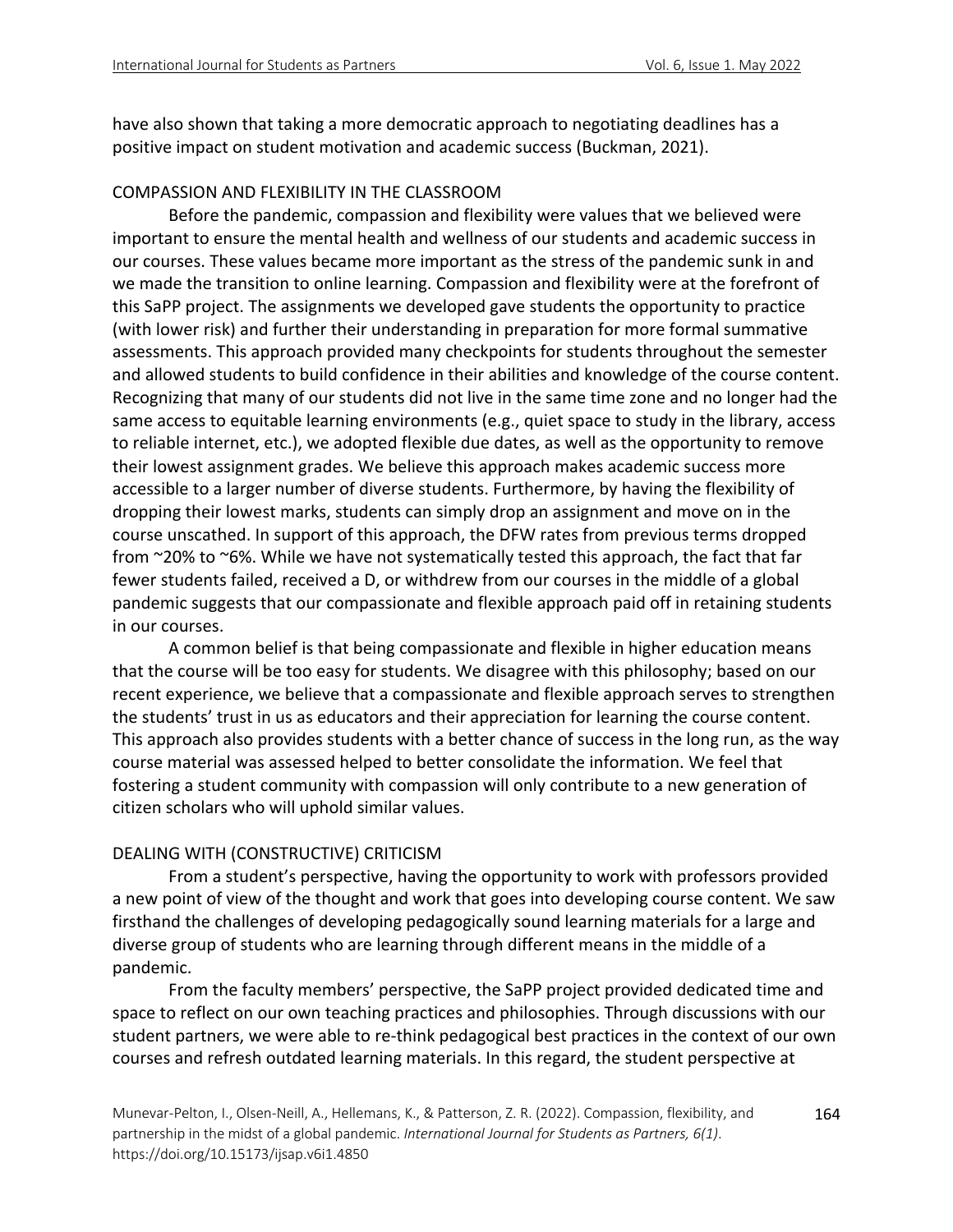every stage of our project really helped bridge the gap between students and faculty, and ultimately helped produce learning materials that were fun and engaging for current students.

We embarked on this SaPP project with good intentions: to develop new and engaging teaching materials to help student learning that are accessible to a wide range of students learning in a remote environment and to foster a sense of connection and inclusion in our virtual classrooms. However, new ideas do not always translate into practice as intended, and therefore tuning in to student feedback and monitoring student progress closely is important. Throughout the semester we received both positive and negative feedback. One of our lessons learned throughout this project is that constructive criticism, while usually helpful in many ways, is not always easy to hear! For example, Zach received a comment from a student that the assignments were "childish and unhelpful." Receiving this kind of criticism was new to us as student partners, and we (Izzy and Anika) felt extremely disappointed when we read that comment; we felt like our goal to help students by providing active learning opportunities had failed. As students, we hadn't experienced giving or receiving much feedback prior to this project. However, we also recognized the experience of student partnership was an opportunity to learn and consider different perspectives. By getting together as a team and thinking critically about the feedback received, we were able to highlight key aspects of the learning materials that worked well and others that did not, allowing us to make constructive (and nearly real-time) decisions about how to improve our courses for the present and the future.

## SUMMARY

Overall, our SaPP project throughout a year of uncertainty, worry, and change allowed us to experience a sense of community with each other and develop content that was not only unique, but also highly engaging. Our compassionate and flexible approach reaped several benefits: it provided students with an equitable opportunity to learn and master the content; it reduced the burden of care on instructors such that students were less likely to request informal accommodations; and ultimately, it improved student success.

## NOTE ON CONTRIBUTOR/S

**Izzy Munevar-Pelton** *is a 4th year undergraduate student in the B.Sc. - Neuroscience & Biology combined Honours program at Carleton University. After her undergraduate degree, Izzy plans on completing a Master's program in Counselling Psychology.*

**Anika Olsen-Neill** *is a 4th year undergraduate student in the B.Sc. – Neuroscience & Mental Health program at Carleton University. Anika is planning on completing a Graduate Diploma in Health Science, Technology and Policy following her undergraduate degree.* 

**Kim Hellemans** *is a teaching professor and the Associate Dean of Science (Recruitment and Retention) at Carleton University. Dr. Hellemans has received several prestigious awards for her passion and dedication to university teaching. Outside of the classroom, she's the co-host of the popular podcast, Minding the Brain.*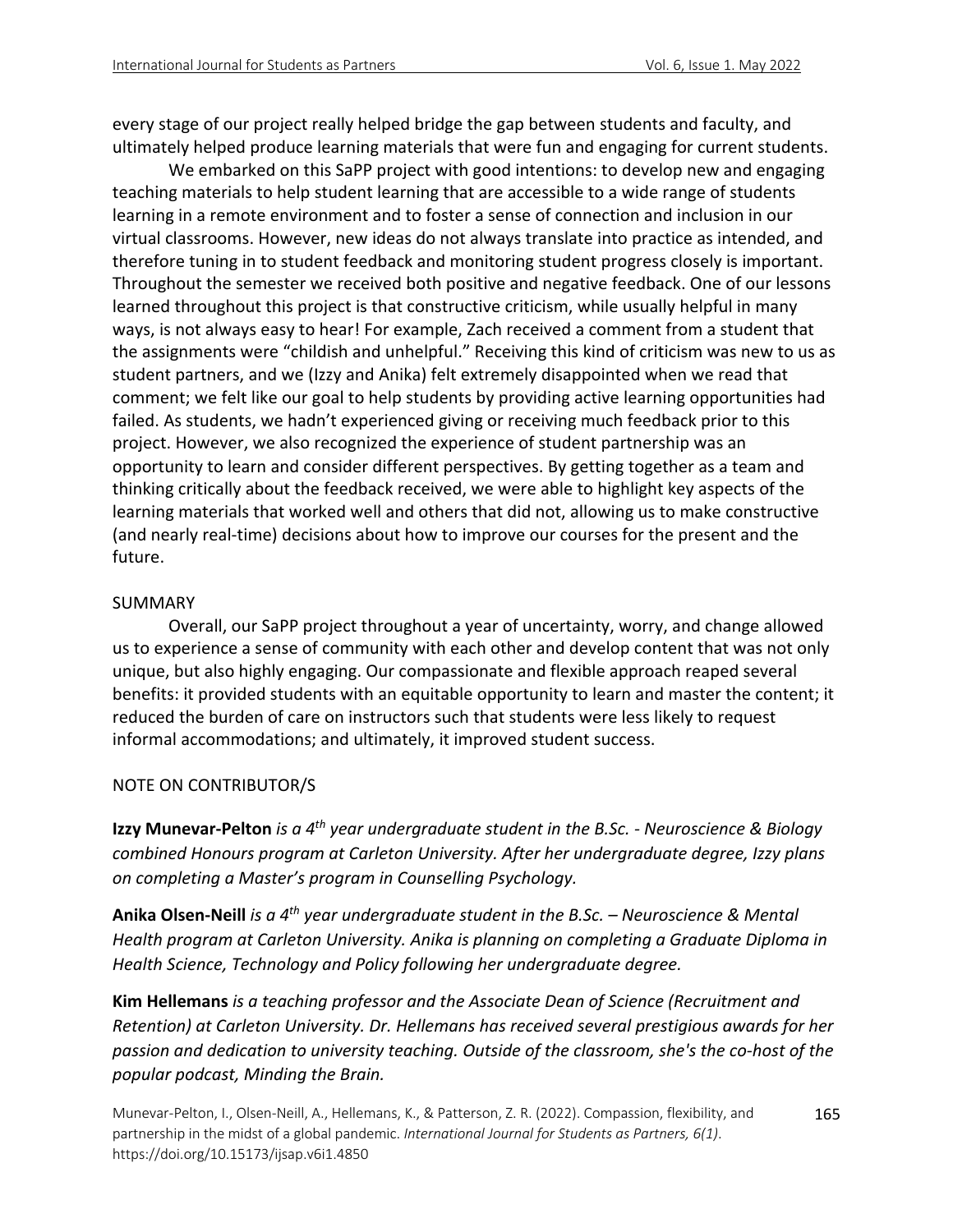**Zachary Patterson** *is a teaching professor in the Department of Neuroscience at Carleton University. Dr. Patterson is interested in substance use and addiction and how substance use impacts the mental health and academic success of post-secondary students.*

#### REFERENCES

- Brinko, K. T. (1993). The practice of giving feedback to improve teaching. *The Journal of Higher Education*, *64*(5), 574–593. https://doi.org/10.1080/00221546.1993.11778449
- Buckman, S. (2021, April 15). *Due dates and the value of student ownership: Negotiating due dates with a class can help increase students' feelings of accountability—to their teacher and to each other.* Edutopia. https://www.edutopia.org/article/due-dates-and-valuestudent-ownership
- Cao, W., Fang, Z., Hou, G., Han, M., Xu, X., Dong, J., & Zheng, J. (2020). The psychological impact of the COVID-19 epidemic on college students in China. *Psychiatry Research*, *287*, 112934. https://doi.org/10.1016/j.psychres.2020.112934
- Galoyan, T., & Talafian, H. (2019). *Designing experiential learning environments in STEM*. Nova Science Publishers Inc.
- Huxham, M., Scoles, J., Green, U., Purves, S., Welsh, Z., & Gray, A. (2017). 'Observation has set in': Comparing students and peers as reviewers of teaching. *Assessment & Evaluation in Higher Education*, *42*(6), 887–899. https://doi.org/10.1080/02602938.2016.1204594
- Liang, L., Ren, H., Cao, R., Hu, Y., Qin, Z., Li, C., & Mei, S. (2020). The effect of COVID-19 on youth mental health. *Psychiatric Quarterly, 91*, 841–852. https://doi.org/10.1007/s11126-020- 09744-3
- Middendorf, J., & Pace, D. (2004). Decoding the disciplines: A model for helping students learn disciplinary ways of thinking. *New Directions for Teaching and Learning*, *2004*(98), 1–12. https://doi.org/10.1002/tl.142
- Patterson, Z. R., Gabrys, R. L., Prowse, R. K., Abizaid, A. B., Hellemans, K. G. C., & McQuaid, R. J. (2021). The Influence of COVID-19 on stress, substance use, and mental health among postsecondary students. *Emerging Adulthood*, *9*(5), 216769682110140. https://doi.org/10.1177/21676968211014080

Perkins, D. N. (1999). The many faces of constructivism. *Educational Leadership*, *57*, 6–11.

Ramirez, J. J. (2020). Undergraduate neuroscience education: Meeting the challenges of the 21st century. *Neuroscience Letters*, *739*, 135418. https://doi.org/10.1016/j.neulet.2020.135418

166